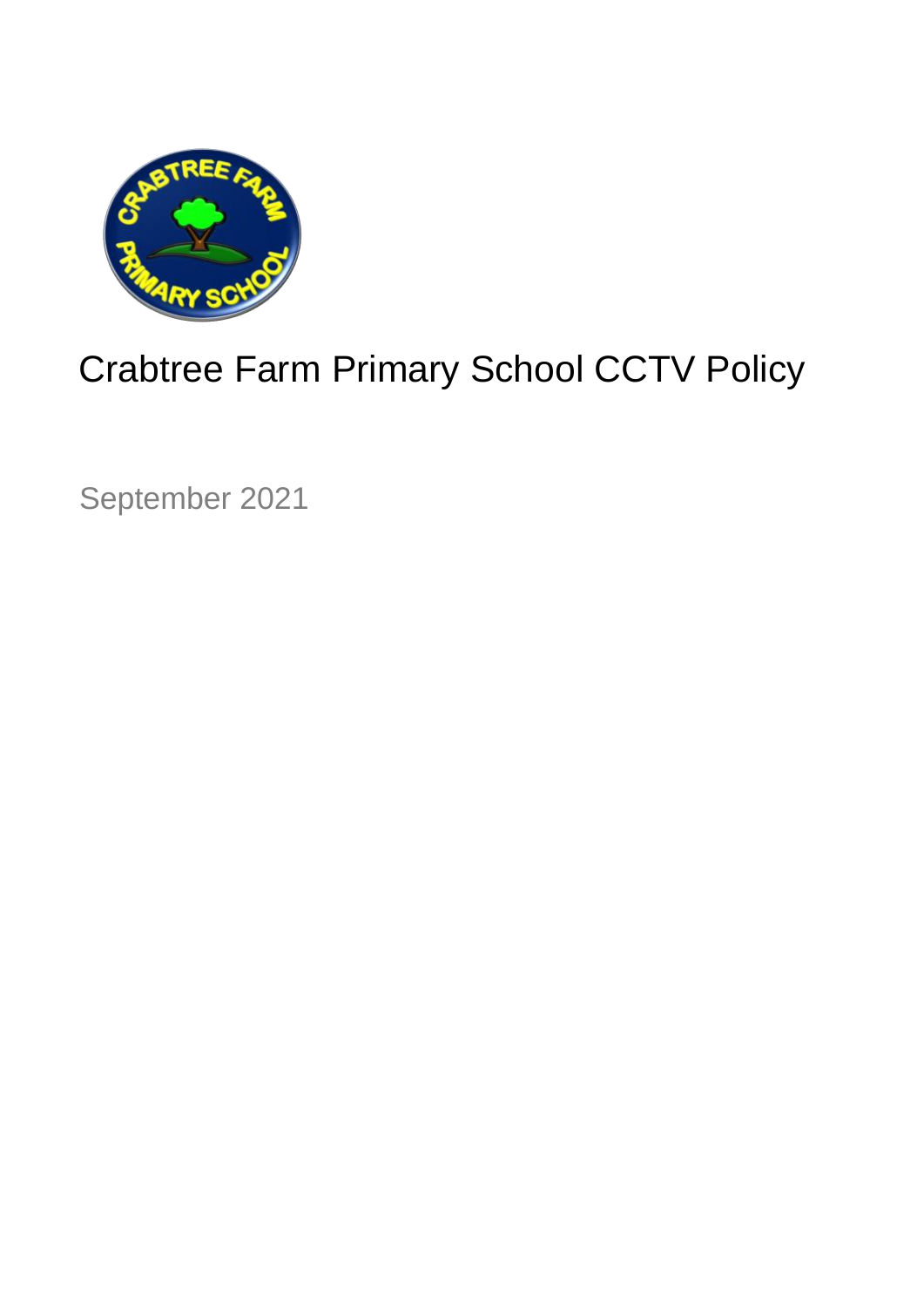## **CCTV Policy**

## **Controlled Document**

## **Contents:**

- **1. Purpose**
- **2. Scope**
- **3. Location of cameras**
- **4. Covert Monitoring**
- **5. Storage and Retention of CCTV Images**
- **6. Access to CCTV Images**
- **7. Subject Access Requests**
- **8. Access and Disclosure of Images to Third Parties**
- **9. Responsibilities**
- **10. Privacy Impact Assessments and Privacy by Design**
- **11. Policy Review**

**Appendix A – CCTV Signage**

#### **1. PURPOSE**

The Purpose of this policy is to regulate the management, operation and use of the CCTV system (Closed Circuit Television) at Crabtree Farm Primary School, hereafter referred to as 'the school'.

CCTV systems are installed (both internally and externally) in premises for the purpose of enhancing security of the building and its associated equipment as well as creating a mindfulness among the occupants, at any one time, that a surveillance security system is in operation within and/or in the external environs of the premises during both the daylight and night hours each day. CCTV surveillance at the School is intended for the purposes of:

- protecting the school buildings and school assets, both during and after school hours;
- promoting the health and safety of staff, pupils and visitors;
- preventing bullying;
- reducing the incidence of crime and anti-social behaviour (including theft and vandalism);
- supporting the police in a bid to deter and detect crime;
- assisting in identifying, apprehending and prosecuting offenders; and
- ensuring that the school rules are respected so that the school can be properly managed.

The system does not have sound recording capability, except for one camera located in reception.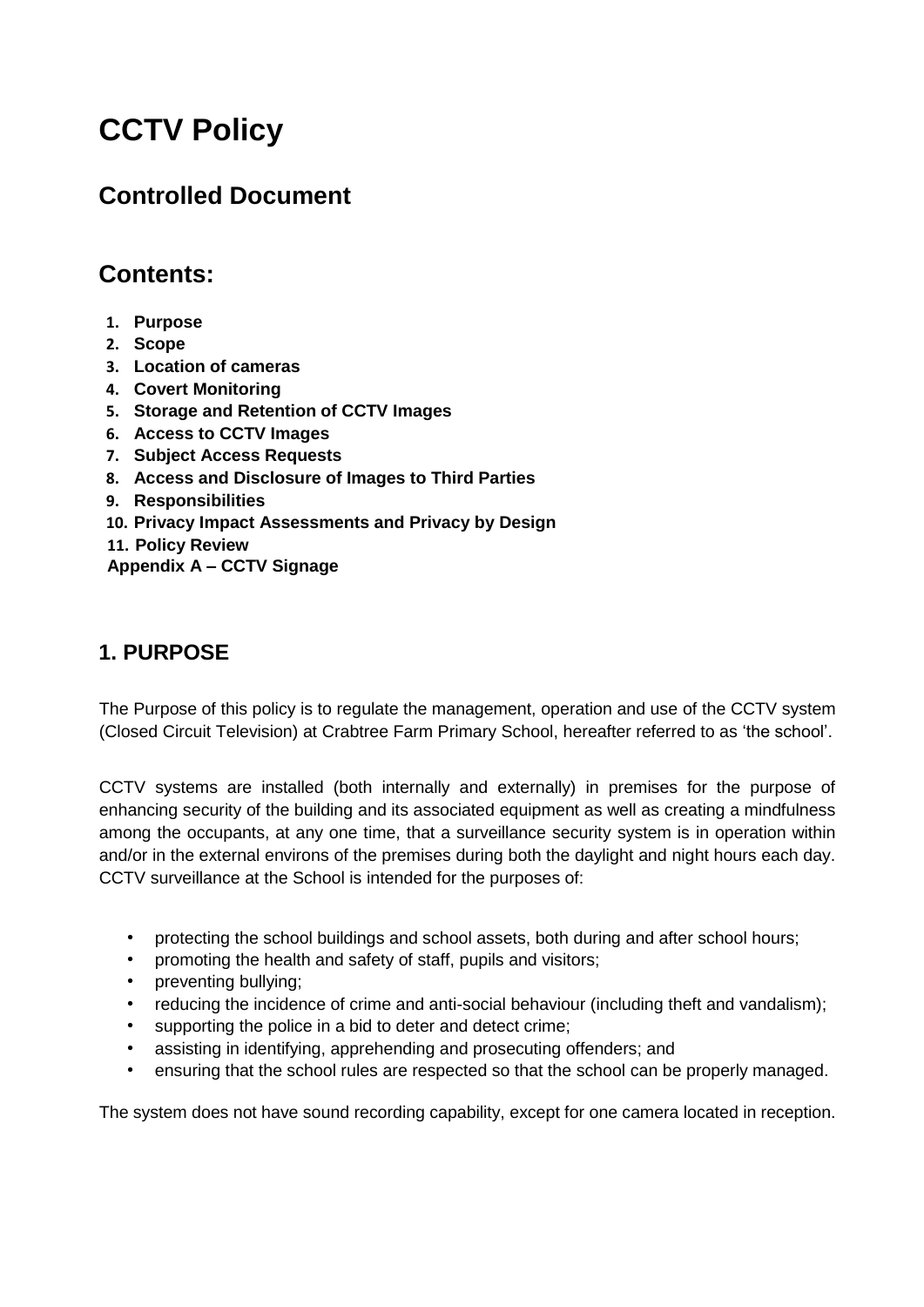

The CCTV system is owned and operated by the school, the deployment of which is determined by the school's leadership team.

The introduction of, or changes to, CCTV monitoring will be subject to consultation with staff and members of the school community.

The school's CCTV is registered with the Information Commissioner under the terms of the Data Protection Act 2018 and the General Data Protection Regulation (GDPR) 2016/679.

All authorised operators and employees with access to images are aware of the procedures that need to be followed when accessing the recorded images. All operators are made aware of their responsibilities in following the CCTV Code of Practice. All employees are aware of the restrictions in relation to access to, and disclosure of recorded images.

#### **2. SCOPE**

This policy relates directly to the location and use of CCTV and the monitoring, recording and subsequent use of such recorded material. The school complies with the Information Commissioner's Office (ICO) CCTV Code of Practice to ensure it is used responsibly and safeguards both trust and confidence in its use.

The Code of Practice is published at[:](https://ico.org.uk/media/1542/cctv-code-of-practice.pdf) <https://ico.org.uk/media/1542/cctv-code-of-practice.pdf>

CCTV warning signs will be clearly and prominently placed at the main external entrance to the school. Signs will contain details of the purpose for using CCTV (see Appendix A). In areas where CCTV is used, the school will ensure that there are prominent signs placed within the controlled area.

The planning and design have endeavoured to ensure that the system will give maximum effectiveness and efficiency, but it is not guaranteed that the system will cover or detect every single incident taking place in the areas of coverage.

CCTV monitoring of public areas for security purposes will be conducted in a manner consistent with all existing policies adopted by the school, including Equality & Diversity Policy, Codes of Practice for dealing with complaints of Bullying & Harassment and Sexual Harassment and other relevant policies, including the provisions set down in equality and other educational and related legislation.

This policy prohibits monitoring based on the characteristics and classifications contained in equality and other related legislation e.g. race, gender, sexual orientation, national origin, disability etc.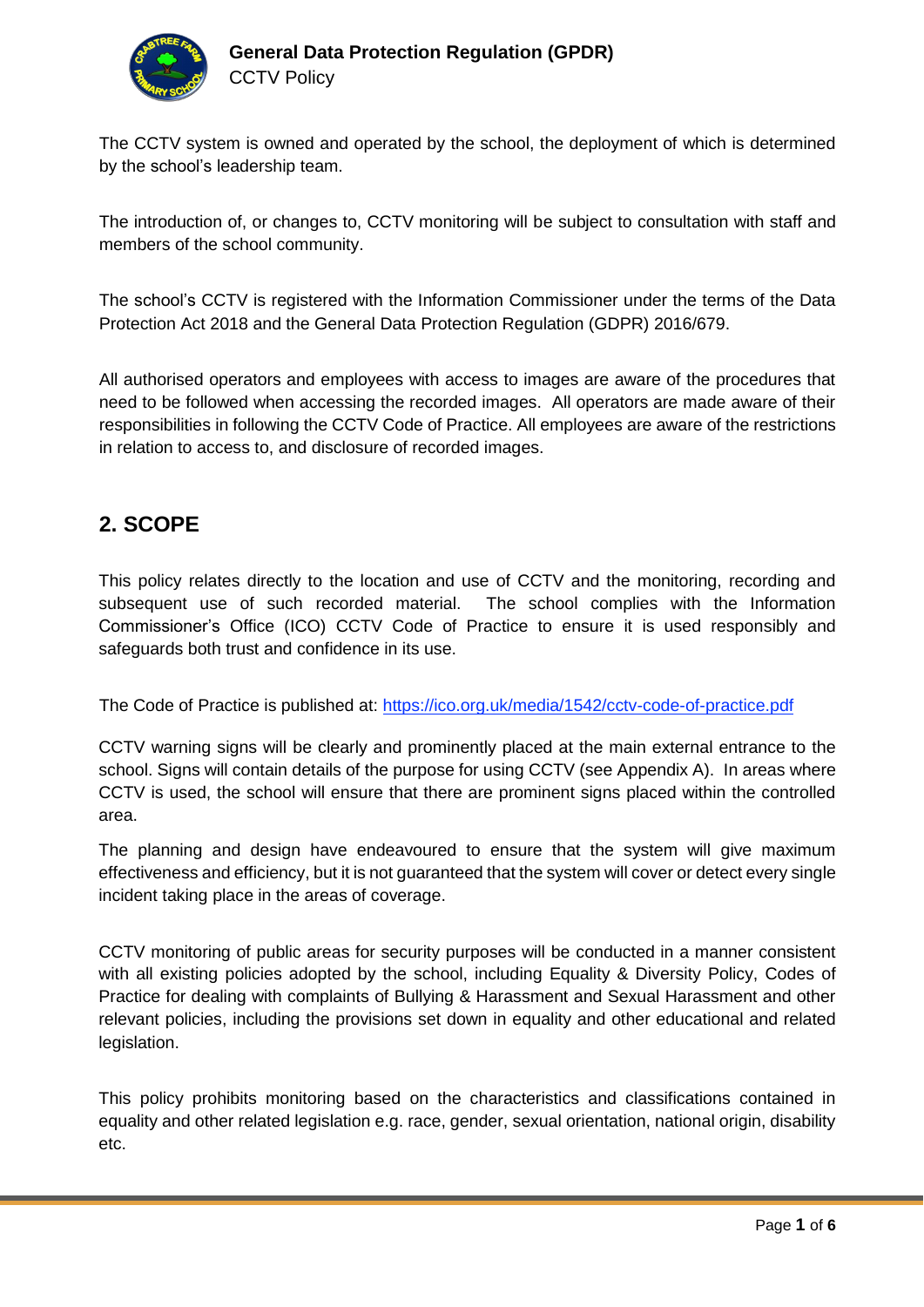

Video monitoring of public areas for security purposes within school premises is limited to uses that do not violate the individual's reasonable expectation to privacy.

Information obtained in violation of this policy may not be used in a disciplinary proceeding against an employee of the school or a student attending the school.

All CCTV systems and associated equipment will be required to be compliant with this policy following its adoption by the school. Recognisable images captured by CCTV systems are 'personal data'. They are therefore subject to the provisions of the General Data Protection Regulations and Data Protection Act 2018

#### **3. LOCATION OF CAMERAS**

The cameras are sited so that they only capture images relevant to the purposes for which they have been installed (as described above), and care will be taken to ensure that reasonable privacy expectations are not violated. The school will ensure that the location of equipment is carefully considered to ensure that the images captured comply with the legislation.

The school will make every effort to position the cameras so that their coverage is restricted to the school premises, which includes both indoor and outdoor areas.

CCTV will not be used in classrooms but in limited areas within the school that have been identified by staff and pupils as not being easily monitored.

Members of staff will have access to details of where CCTV cameras are situated.

#### **CCTV Video Monitoring and Recording of Public Areas may include the following:**

- *Protection of school buildings and property:* The building's perimeter, entrances and exits, lobbies and corridors, special storage areas, cashier locations, receiving areas for goods/services
- *Monitoring of Access Control Systems:* Monitor and record restricted access areas at entrances to buildings and other areas
- *Verification of Security Alarms:* Intrusion alarms, exit door controls, external alarms
- *Video Patrol of Public Areas:* Parking areas, Main entrance/exit gates, Traffic Control
- *Criminal Investigations (carried out by the police):* Robbery, burglary and theft surveillance

#### **4. COVERT MONITORING**

The school will not engage in covert surveillance.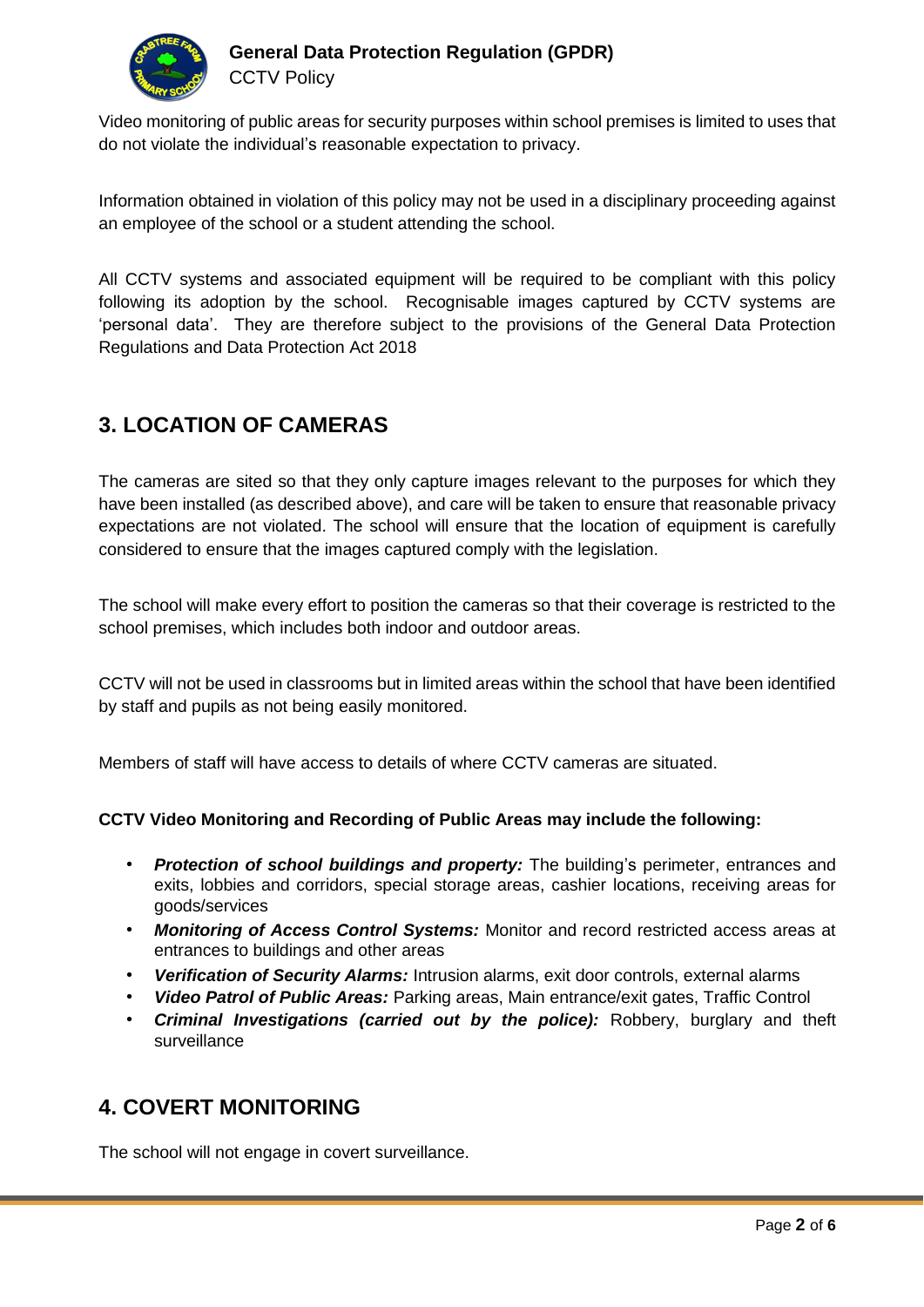

#### **5. STORAGE AND RETENTION OF CCTV IMAGES**

Recorded data will not be retained for longer than 31 days except where the image identifies an issue and is retained specifically in the context of an investigation/prosecution of that issue. The school will store data securely at all times.

#### **6. ACCESS TO CCTV IMAGES**

The live footage from the CCTV system is displayed in the main office where it is monitored by the Admin staff. This provides a layer of proactive monitoring of external door access to enhance safeguarding arrangements.

Access to recorded images will be restricted to the staff authorised to view them and will not be made widely available. Supervising the access and maintenance of the CCTV System is the responsibility of the Headteacher. The Headteacher has delegated the administration of the CCTV System to the Data Protection Officer. When CCTV recordings are being viewed, access will be limited to key authorised individuals on a need-to-know basis. A log of all viewing requests is kept.

Key authorised individuals have been provided with the necessary induction in the use of the CCTV systems and only those members of staff have access to the recordings within the system. Only 2 individuals access at one time including the Data Protection Officer and one other member from SLT.

- Headteacher;
- Site Manager;
- Data Protection Officer;
- SLT (to assist viewing).

All operators (staff who operate and monitor CCTV) are aware of the purposes for which the scheme has been established. Operators are aware that they are only able to use the equipment in order to achieve the purpose for which it was installed i.e. safeguarding the prevention and monitoring of vandalism.

The images are stored on a secure NAS (Network Attached Storage) Box and the retention period is for 30 days.

## **7. SUBJECT ACCESS REQUESTS (SAR)**

7.1 Individuals have the right to request CCTV footage relating to themselves under the Data Protection Act and the GDPR.

7.2 All requests should be made in writing to the Data Protection Officer who can be contacted by email to dpo@crabtreefarm.nottingham.sch.uk Individuals submitting requests for access will be asked to provide sufficient information to enable footage relating to them to be identified. For example: time, date and location.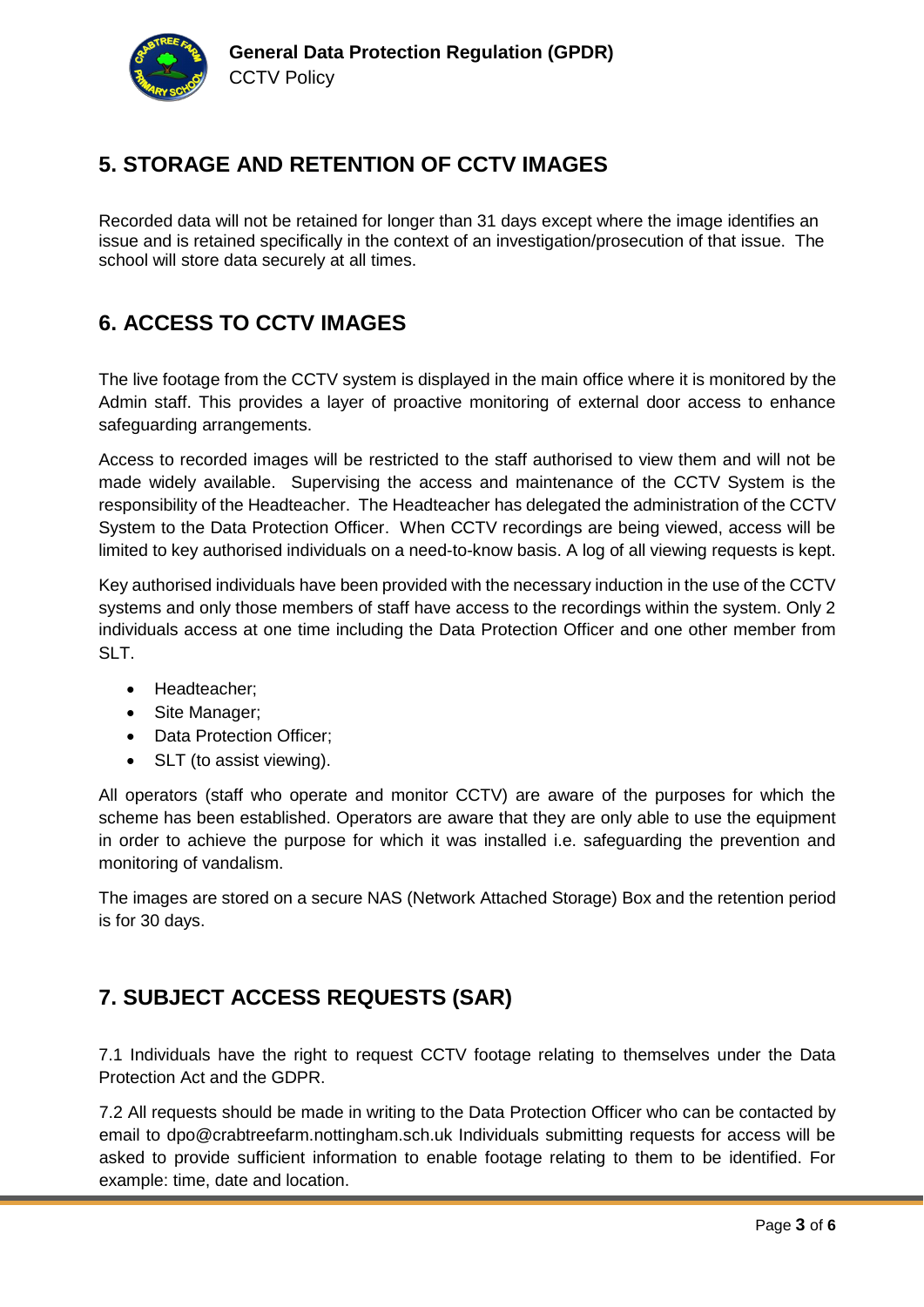

#### **General Data Protection Regulation (GPDR) CCTV Policy**

7.3 The school does not have a facility to provide copies of CCTV footage but instead the applicant may view the CCTV footage if available.

7.4 The school will respond to requests within 30 days of receiving the request but if a request is received outside of the school term this may not be possible.

7.4 The school reserves the right to refuse access to CCTV footage where this would prejudice the legal rights of other individuals or jeopardise an on-going investigation.

#### **8. ACCESS AND DISCLOSURE OF IMAGES TO THIRD PARTIES**

8.1 There will be no disclosure of recorded data to third parties other than authorised personnel such as the Police and service providers to the school where these would reasonable need access to the data (e.g. investigators).

8.2 Requests for images should be made in writing to the Data Protection Officer.

8.3 The data may be used within the school's discipline and grievance procedures as required and will be subject to the usual confidentiality requirements of those procedures.

#### **9. RESPONSIBILITIES**

The Headteacher will:

- Ensure that the use of CCTV systems is implemented in accordance with this policy.
- Oversee and co-ordinate the use of CCTV monitoring for safety and security purposes within the school.
- Ensure that all existing CCTV monitoring systems will be evaluated for compliance with this policy.
- Ensure that the CCTV monitoring is consistent with the highest standards and protections.
- Review camera locations and be responsible for the release of any information or recorded CCTV materials stored in compliance with this policy.
- Maintain a record of access (e.g. an access log) to or the release of tapes or any material recorded or stored in the system.
- Ensure that monitoring recorded tapes are not duplicated for release.
- Ensure that the perimeter of view from fixed location cameras conforms to this policy both internally and externally.
- Give consideration to both students and staff feedback/complaints regarding possible invasion of privacy or confidentiality due to the location of a particular CCTV camera or associated equipment.
- Ensure that all areas being monitored are not in breach of an enhanced expectation of the privacy of individuals within the school and be mindful that no such infringement is likely to take place.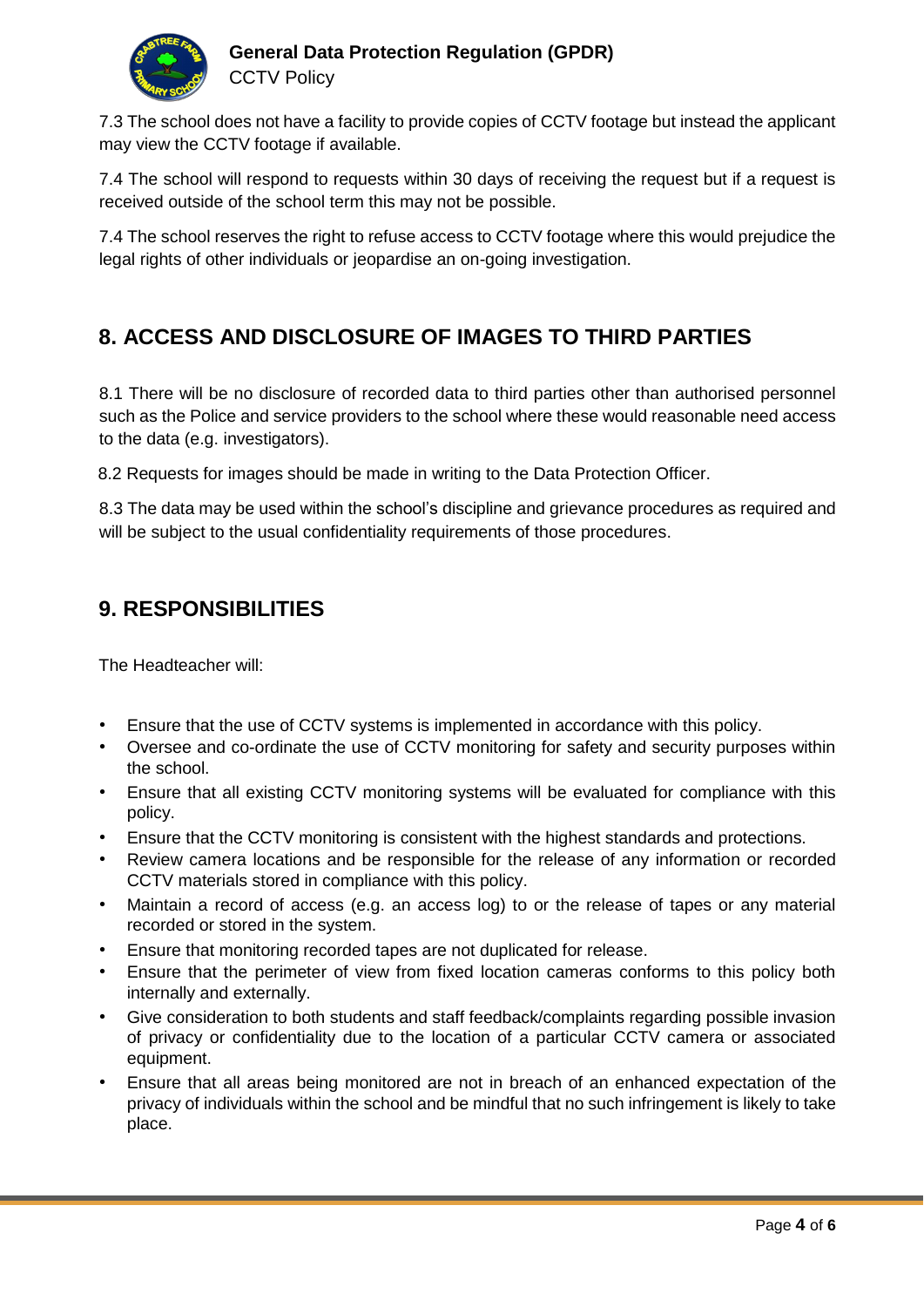

#### **General Data Protection Regulation (GPDR)**

**CCTV Policy** 

- Ensure that external cameras are non-intrusive in terms of their positions and views of neighbouring residential housing and comply with the principle of "Reasonable Expectation of Privacy"
- Ensure that monitoring tapes are stored in a secure place with access by authorised personnel only
- Ensure that images recorded on tapes/DVDs/digital recordings are stored for a period not longer than 31 days and are then erased unless required as part of a criminal investigation or court proceedings (criminal or civil) or other bona fide use as approved by the Headteacher.
- Ensure that when a zoom facility on a camera is being used, there is a second person present with the operator of the camera to guarantee that there is no unwarranted invasion of privacy.
- Ensure that camera control is solely to monitor suspicious behaviour, criminal damage etc. and not to monitor individual characteristics.
- Ensure that camera control is not infringing an individual's reasonable expectation of privacy in public areas.

## **10. PRIVACY IMPACT ASSESSMENTS AND PRIVACY BY DESIGN**

CCTV has the potential to be privacy intrusive. The school will perform a privacy impact assessment when installing or moving CCTV cameras to consider the privacy issues involved with using new surveillance systems to ensure that the use is necessary and proportionate and address a pressing need identified.

#### **11. POLICY REVIEW**

The Data Protection Officer is responsible for monitoring and reviewing this policy. This policy will be reviewed annually. In addition, changes to legislation, national guidance, codes of practice or commissioner advice may trigger interim reviews.

#### **This policy will be reviewed September 2022.**